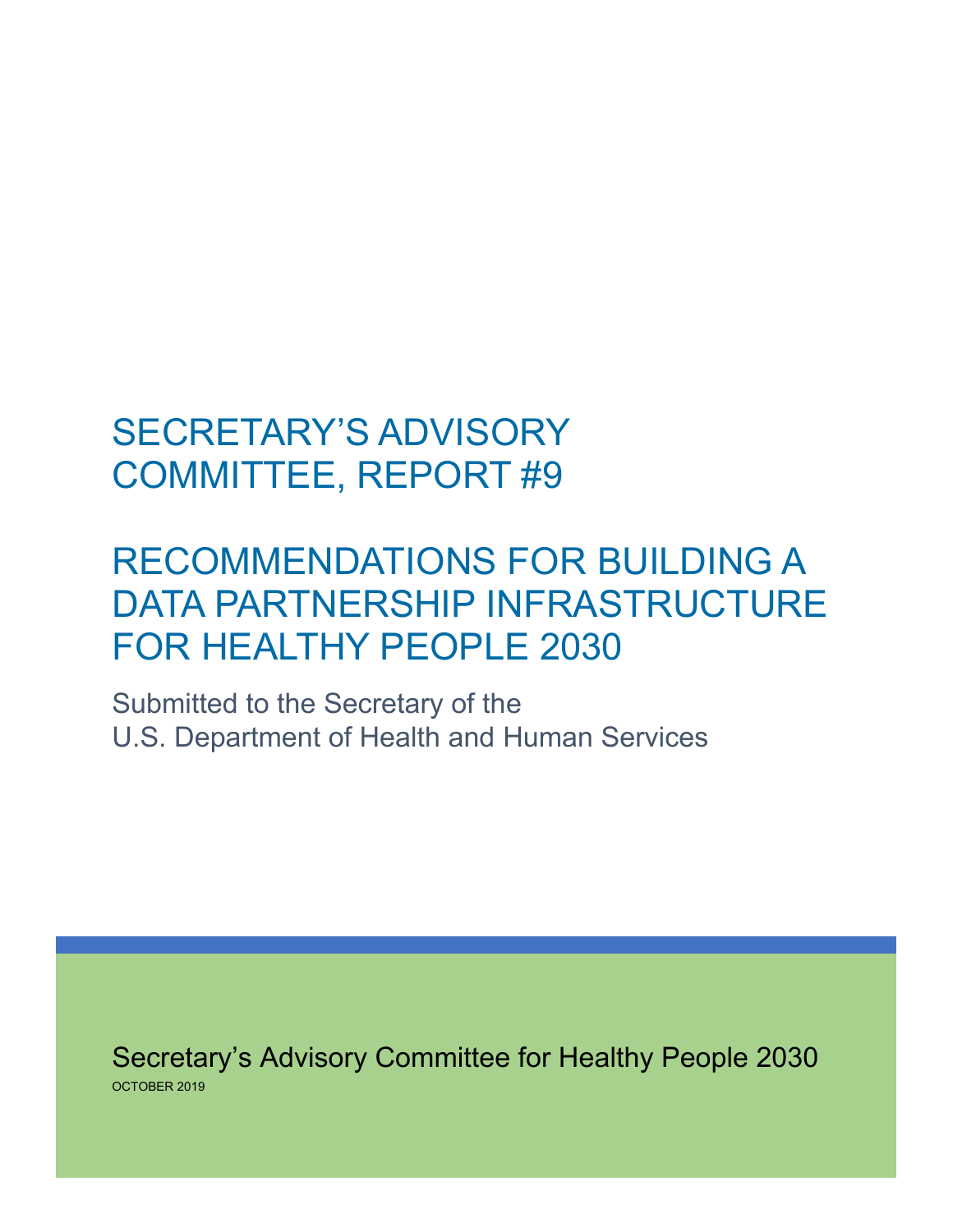## TABLE OF CONTENTS

| 1. Foreward to the Secretary's Advisory Committee on Healthy People 2030      |  |
|-------------------------------------------------------------------------------|--|
|                                                                               |  |
|                                                                               |  |
| IV. Purpose and Function of the Data Partnership Infrastructure and Network 4 |  |
|                                                                               |  |
|                                                                               |  |
|                                                                               |  |
|                                                                               |  |
| Appendix B. Considerations and Suggestions for Creating a Data Partnership    |  |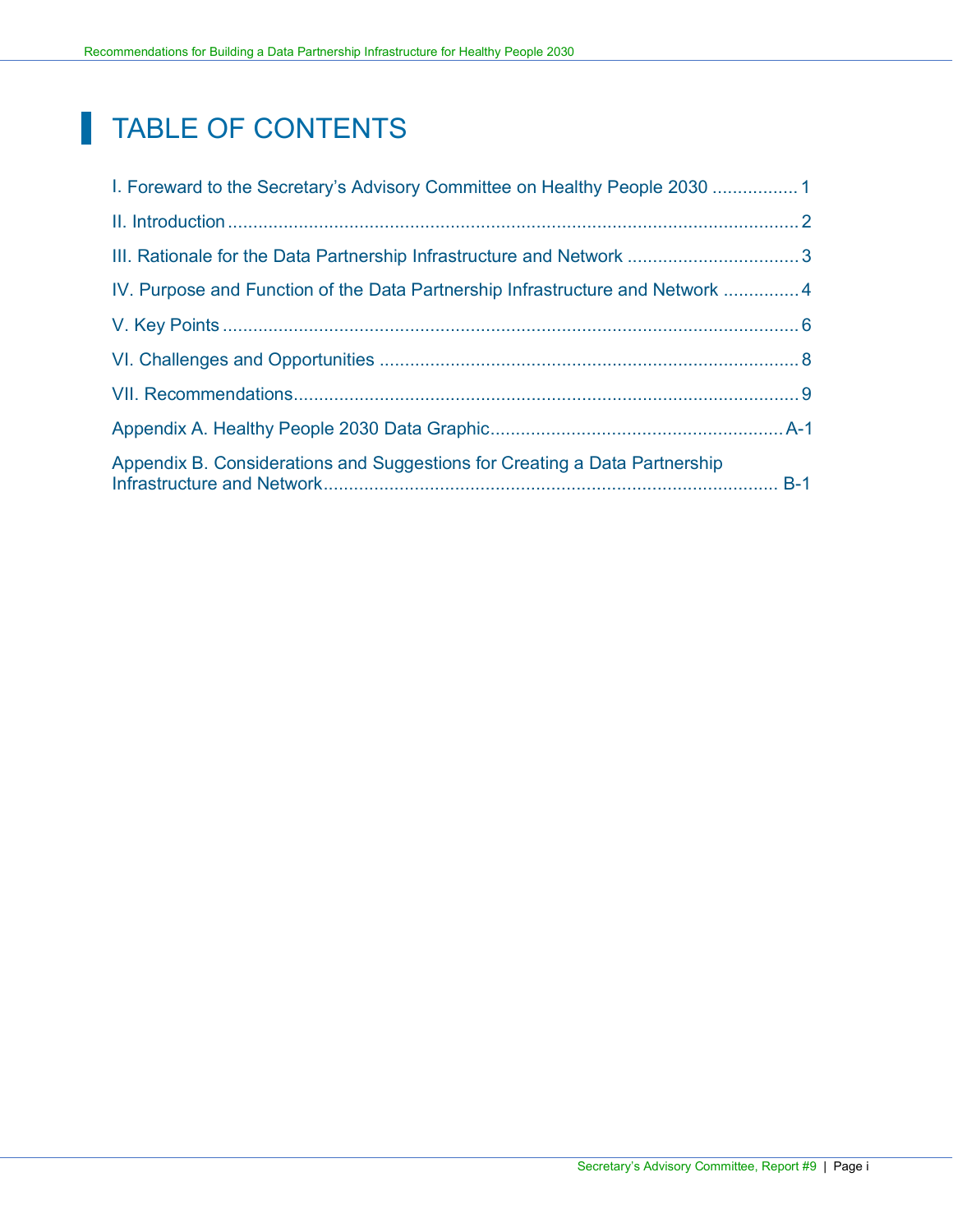# <span id="page-2-0"></span>I. FOREWARD TO THE SECRETARY'S ADVISORY I. FOREWARD TO THE SESTING.

Community-level information, together with national, tribal, state, territorial, and local data, will enable accountability, surveillance, and effective decision-making. The Advisory Committee presents these 4 recommendations as actions to support programs and policies to meet Healthy People 2030's objectives.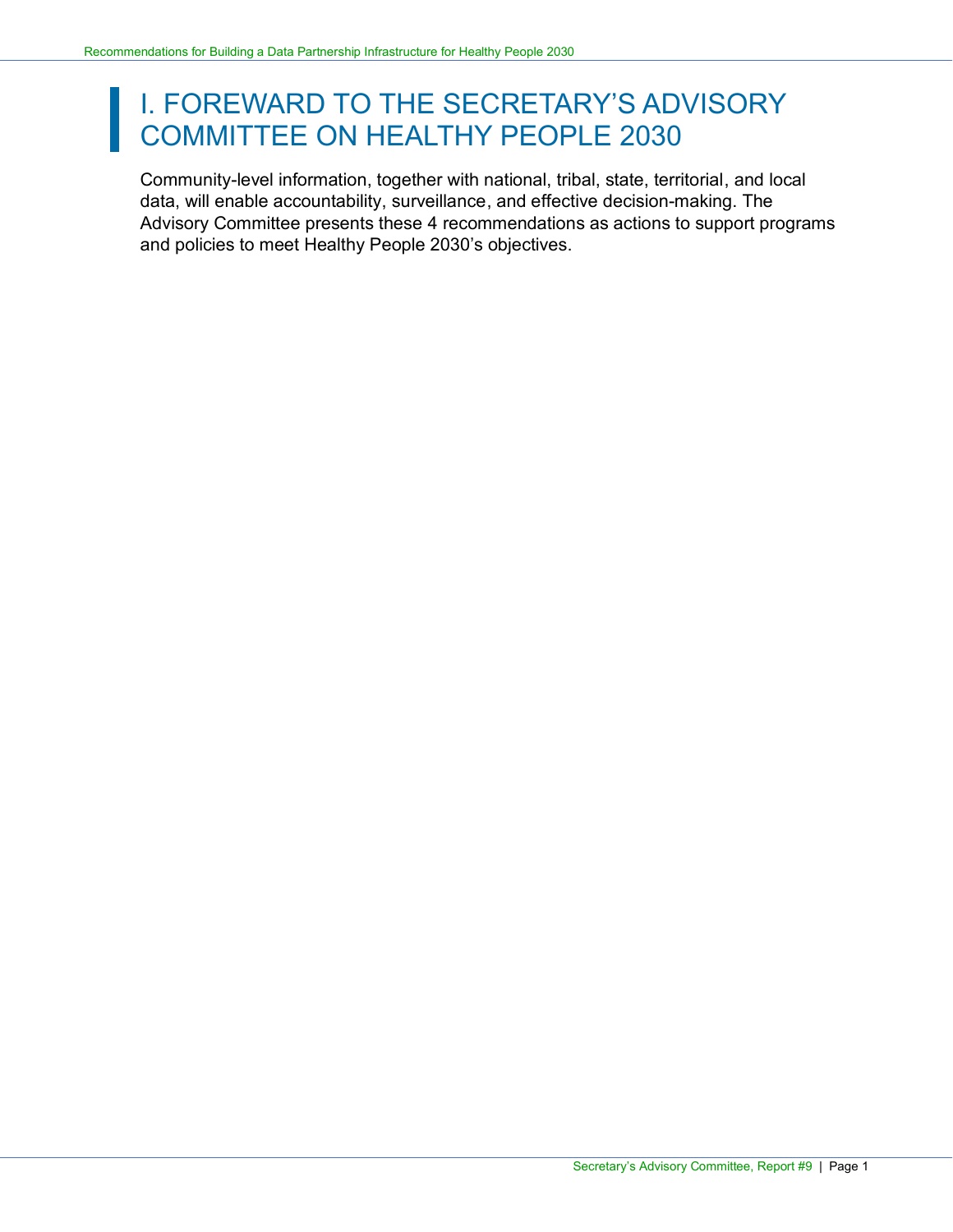## <span id="page-3-0"></span>II. INTRODUCTION

The Secretary's Advisory Committee on National Health Promotion and Disease Prevention Objectives for 2030 (the Committee) is a federal advisory committee composed of non-federal, independent subject matter experts. It is responsible for making recommendations to the Secretary of the U.S. Department of Health and Human Services (HHS) on the development and implementation of national health promotion and disease prevention objectives for 2030.

After its inaugural meeting in December 2016, the Committee appointed several subcommittees, charging each to provide guidance on aspects of the initiative's development. The Data Subcommittee was charged to identify data requirements for Healthy People 2030 and to fulfill core functions of Healthy People, enable assessment of trends, and manage efforts to achieve the objectives. Data requirements for Healthy People 2030 include basic requirements (data needs, data source standards, and progress reporting) and innovation related to data (changes in data sources, analysis and reporting, community data, summary measures, and the future of health data). The Data Subcommittee has offered guidance to the full Committee on identifying data needs and recommending principles and methods to guide target setting for Healthy People 2030.

The full Committee met 15 times (3 times in person and 12 times via webinar) to discuss, revise, vote upon, and finalize recommendations to the Secretary. At its September 2018 meeting, the Committee opted to reconvene the Data Subcommittee, tasking it to draft recommendations for the Committee's eighth report (titled Recommendations for Implementation and the Framework Graphic) on structuring data partnerships at the state and local levels. The subcommittee offered guidance to ensure that local data that are included in Healthy People 2030 meet data standards, and to help states and localities meet data quality standards. The subcommittee submitted its recommendations to the full Committee in February and June 2019. A central theme of the subcommittee's discussions was that Healthy People 2030 should use community data, as summarized below:

*To support programs and inform policies to meet the objectives, data specific to the community are needed. HHS should work with communities to frequently (e.g., every quarter) update community-level information (e.g., numerical data, observations that community members are making about progress or barriers). Community-level information should be used together with national, tribal, state, territorial, and local data to enable accountability, improvement, surveillance, and decision-making.*

This current report (#9) is based on ideas that were raised during the Data Subcommittee's deliberations between October 2018 and January 2019 and developed more fully in subsequent meetings between July and October 2019. In October the Committee reviewed, discussed, and voted to approve the recommendations that are presented in this report.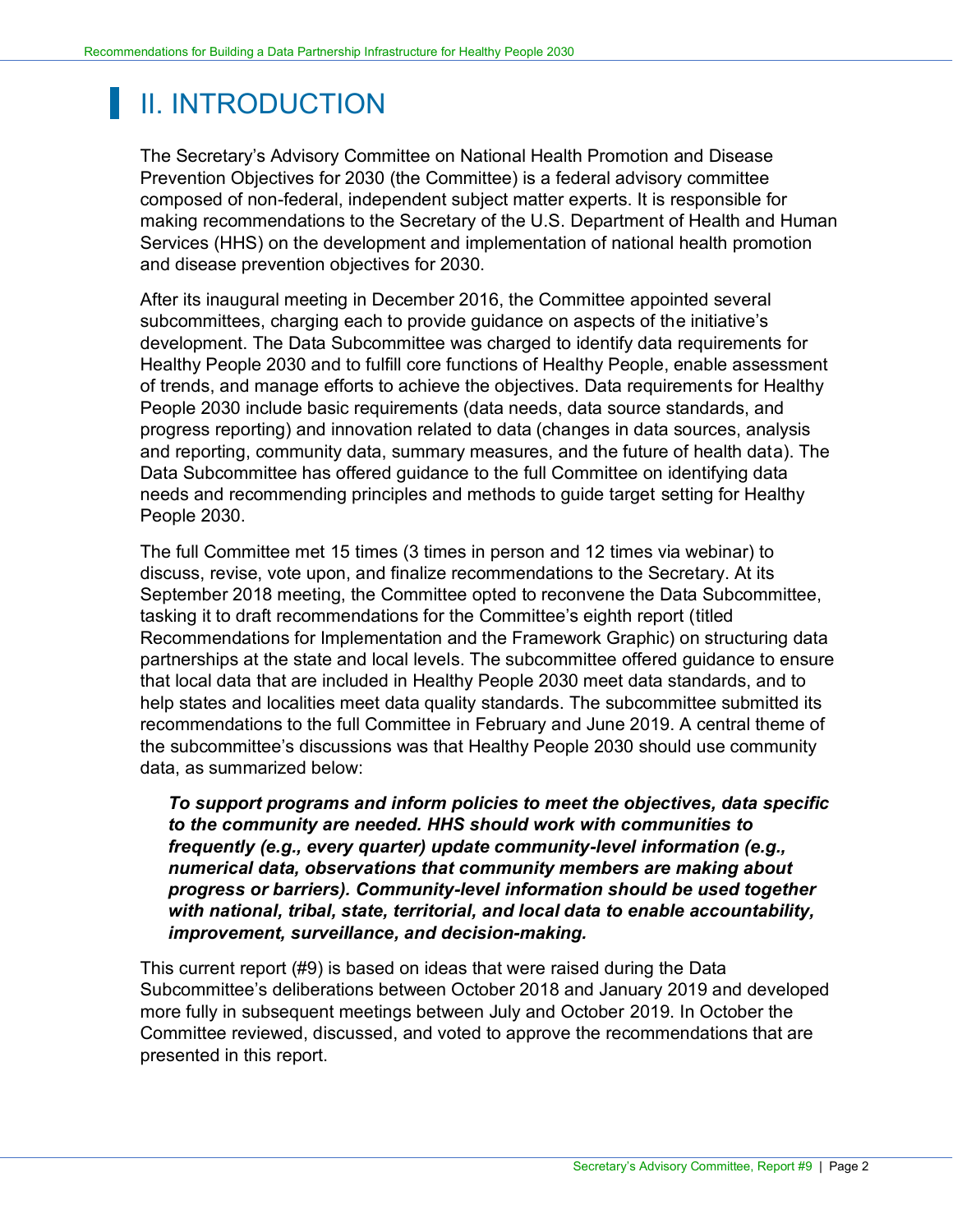### <span id="page-4-0"></span>III. RATIONALE FOR THE DATA PARTNERSHIP INFRASTRUCTURE AND NETWORK

High-quality data are central to the Healthy People initiative, and Healthy People objectives are based on such data. (A diagram modeling the roles and impact of data in Healthy People is included in Appendix A.) Because Healthy People objectives are built on high-quality data, users know the objectives give an accurate measure of the nation's current health and well-being. The objectives also help to estimate how that measure might improve over the decade. Past editions of Healthy People have linked objectives primarily to national data sources that represent the entire population of the United States.

For the current decade, the Committee has emphasized that it is important for the Healthy People objectives to link to data at the tribal, state, territorial, and local levels in addition to national data. These additional levels of data are critical because interventions to improve population health are most commonly implemented and evaluated at these levels. Thus, data at the tribal, state, territorial, and local levels are highly relevant to stakeholders who are working at levels that are more local than national.

Data pose challenges and opportunities at all levels. Healthy People 2030 can help organizations at each of these levels to deal with data issues such as assessing data quality, applying appropriate analysis methods, and identifying new data sources. A national network of data partnerships can create an underlying foundation for highquality data at all levels and promote shared learning about priorities, opportunities, and challenges. This Data Partnership Infrastructure and Network will enable Healthy People partners to best respond to new developments in data sources and data analytics. In this report, the Committee describes how a Data Partnership Infrastructure and Network might function.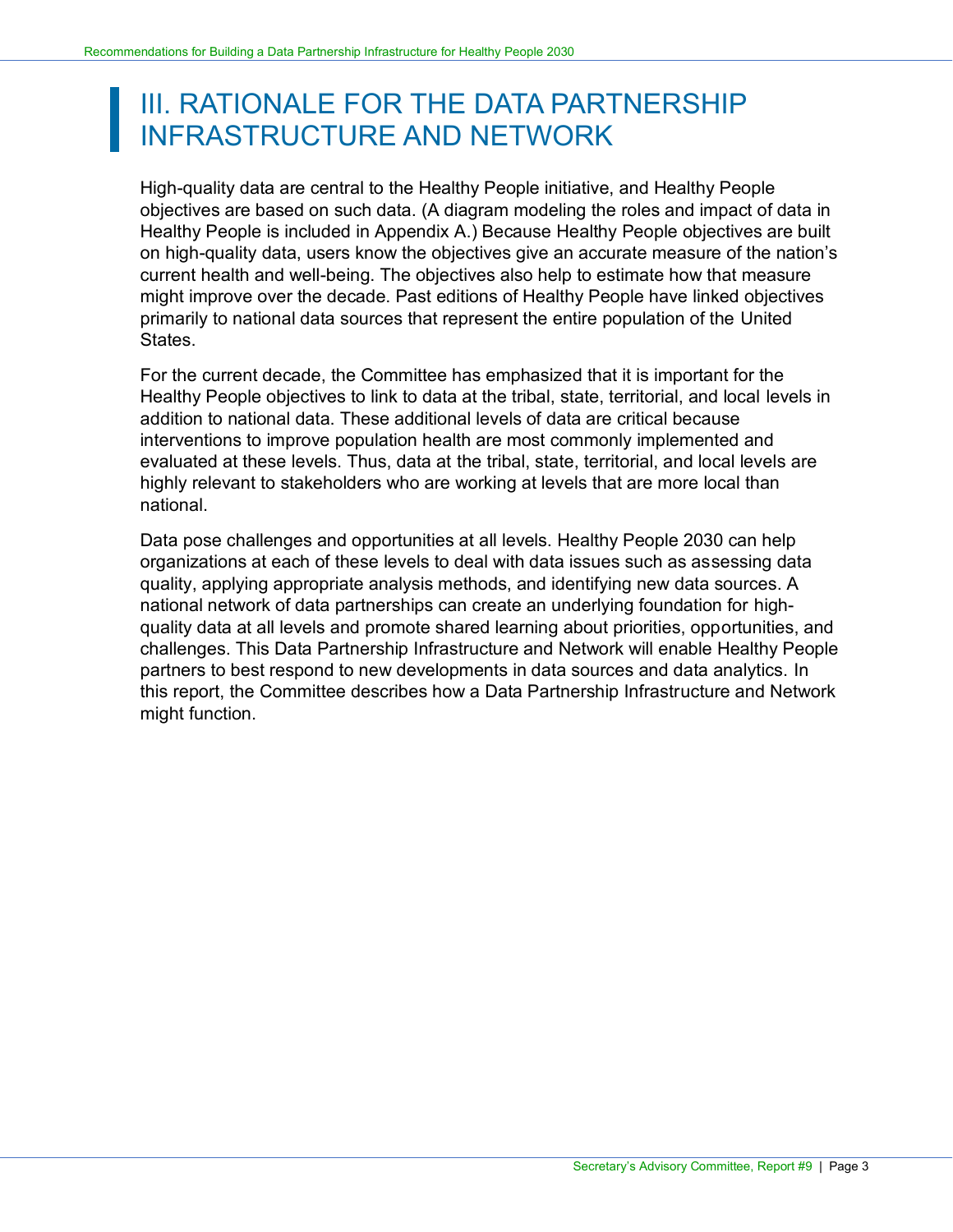### <span id="page-5-0"></span>IV. PURPOSE AND FUNCTION OF THE DATA PARTNERSHIP INFRASTRUCTURE AND NETWORK

The Committee envisions that the Data Partnership Infrastructure will comprise a national network of entities that are committed to the [Healthy People 2030 framework,](https://www.healthypeople.gov/2020/About-Healthy-People/Development-Healthy-People-2030/Framework) and that already address, or are poised to address, Healthy People goals and objectives. Other potential criteria for organizational participation in the network include an organization's willingness or capacity to:

- Collect data according to agreed-upon measurement frameworks and data definitions.
- Share data.
- Use or modify existing data collection, storage, and analyses in a way that follows the guidance for Healthy People data.

The ultimate goal of the network is to expand the availability of quality data and data analytic capacity to those who oversee and implement programs and efforts to achieve Healthy People objective targets. Specific goals for the Data Partnership Network are to:

- Create or / expand the availability of locally relevant data.
- Improve the capacity of all partners to meet the data-related recommendations of the Secretary's Advisory Committee for Healthy People 2030.
- Implement the Healthy People 2030 Framework framework (Vision, Mission, Foundational Principles, Overarching Goals, Plan of Action) to ensure the availability of high-quality data on health and well-being, health equity, and the determinants of health.
- Identify local data that may highlight equity issues that could otherwise be buried and hidden if only national data were used.
- Stimulate access to new data sources to measure the determinants of health and health equity.
- Enable linkage of geographic and demographic data in formats that Healthy People stakeholders can readily use.
- Obtain insights for small-area estimation and data needs that can be used for local action.
- Have the ability to measure, target, and monitor effects of single and combined interventions more effectively and efficiently.
- Enable the Healthy People initiative to take advantage of advances in data and data science, while maintaining necessary standards of quality. This would assure the public that the initiative continues to offer high-quality information and rigorous analysis, and that privacy and confidentiality issues are well met.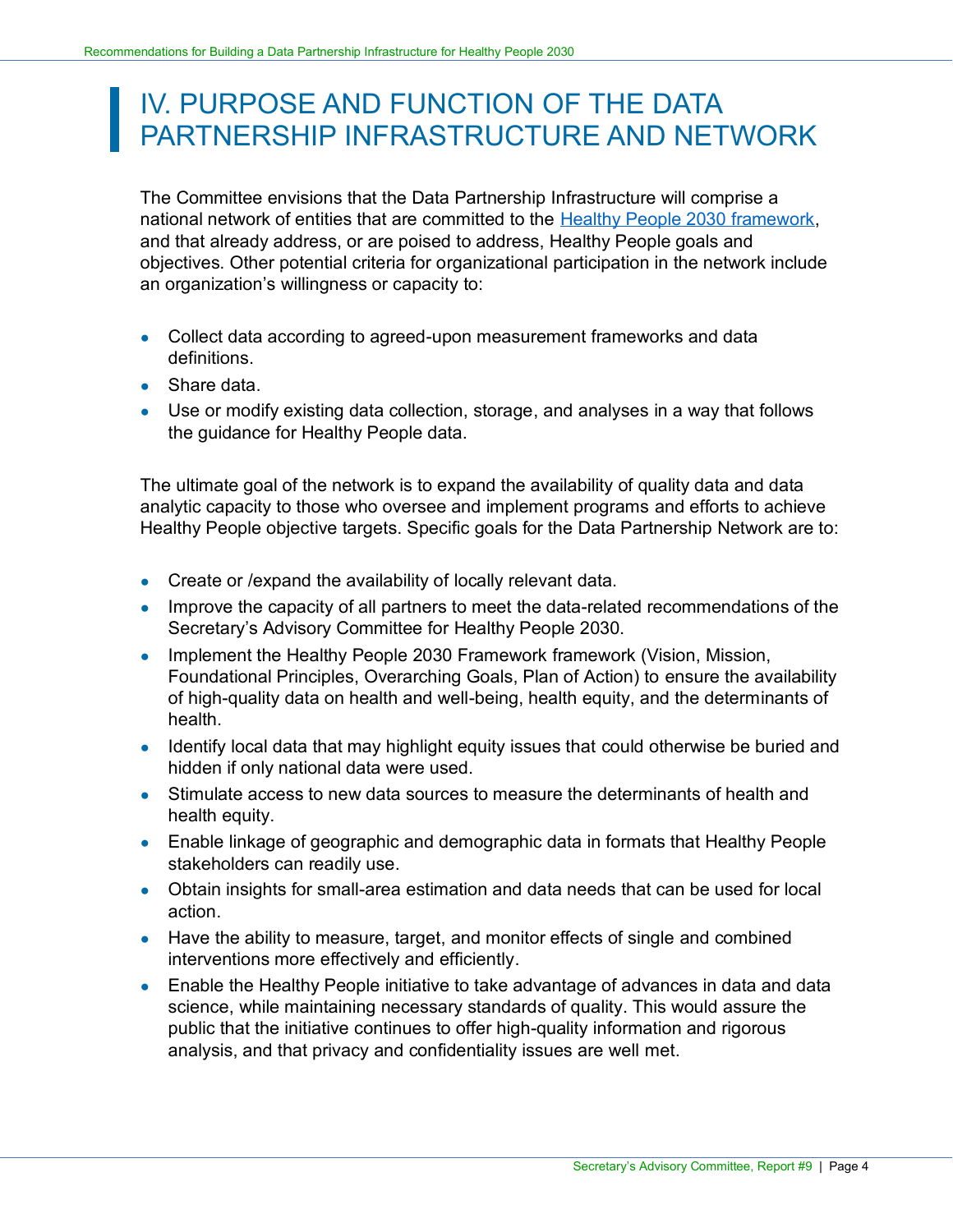By participating in the network, partner organizations would be able to share data, methods, and analyses with one another, and to access guidance on data and data developments that are relevant to implementing Healthy People 2030. Such guidance could include insights into related organizational, data management, and analytic issues. Guidance could support the Healthy People 2030 developmental and research objectives, as well as the core objectives. In this manner, partner organizations would benefit by gaining access to cutting-edge information from HHS and from their peer organizations. The Healthy People 2030 initiative would benefit by gaining access to data at the tribal, state, territorial, and local levels that, over time, could help to offer more granular, relevant, and timely information on measures of the U.S. population's health.

The Committee has identified several needs for the Data Partnership Infrastructure and Network at its inception. These include strategies and mechanisms for sharing data and analytics in order to:

- Stimulate further development of data analytics for entities that work at different levels (i.e., tribal, state, territorial, or local) and Healthy People 2030 topic areas.
- Contribute to the monitoring and progress of the Healthy People 2030 initiative.

Examples of approaches to sharing data and analytics include:

- Receiving guidance from the federal level
- Sharing analytic methods among partners
- Sharing visualization techniques among partners
- Pooling data (with assurance of data quality and protection of privacy)
- Managing database linkages and approaches to synthetic estimation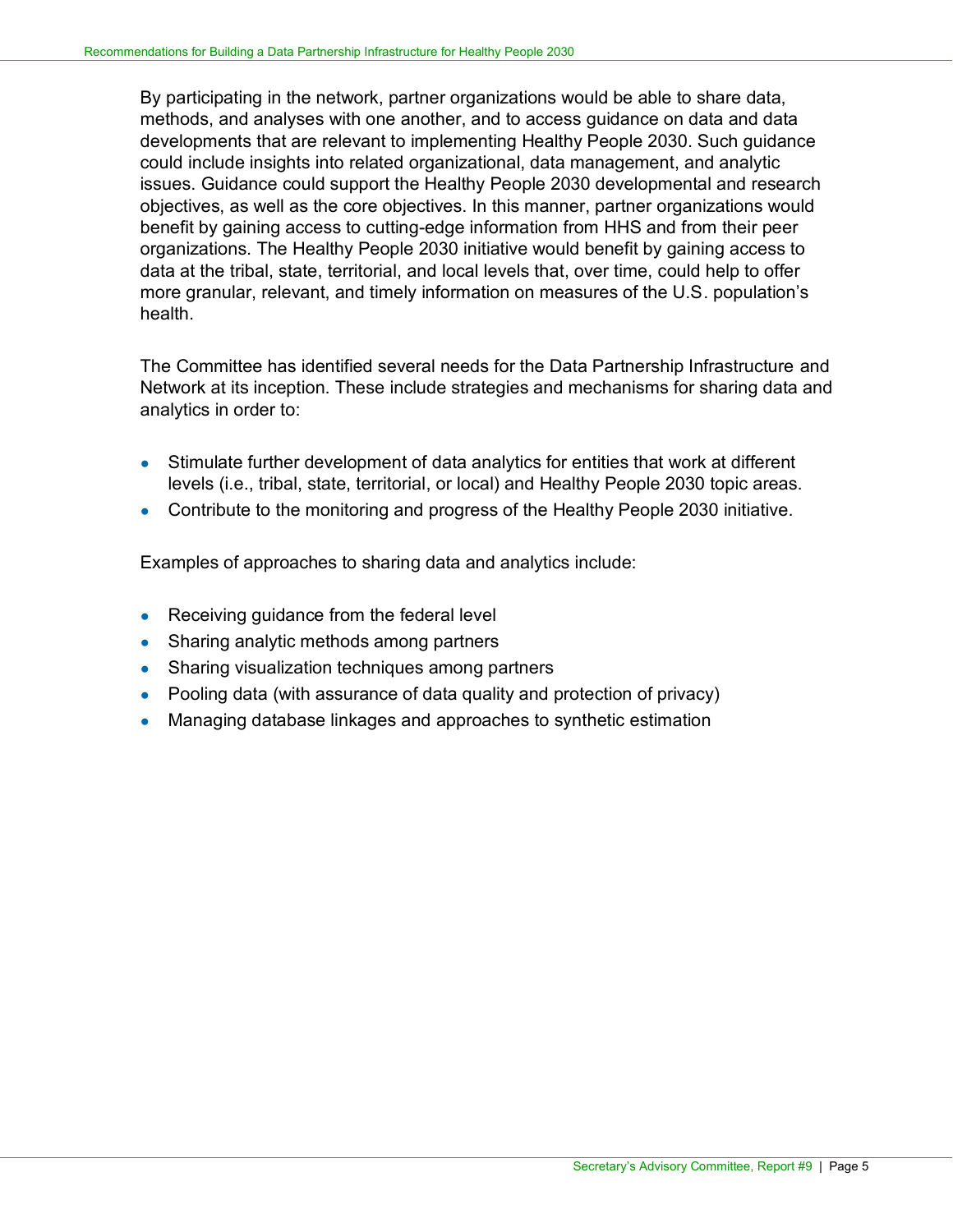## <span id="page-7-0"></span>V. KEY POINTS

Through extensive discussions of the full Committee and Data Subcommittee, as well as invited presentations from experts, key points on data and data use at the national and community levels were clarified. Presenters included Dr. Soma Stout representing Well Being in the Nation (WIN); Dr. John Lumpkin of the Blue Cross and Blue Shield of North Carolina Foundation, representing Digital Bridge; and Mr. Richard Klein, a consultant to the National Center for Health Statistics (NCHS).

- 1. Measures and goals at the national level should be relevant and functional locally.
- 2. Achieving improved health and well-being at the local level requires that organizations from different sectors work together on issues that they believe are important in their community.
- 3. Achieving local or community-level change requires hyperlocal data and evidencebased tools for analysis. (Hyperlocal information focuses primarily on the concerns of the population in a community.) Opportunities to learn from and share information with other communities are also needed.
- 4. Communities will need technical assistance to develop, access, and use new data sources and tools (e.g., for target setting and data analysis).
- 5. Current work on the [Digital Bridge,](https://digitalbridge.us/infoex/?_sm_au_=iMVS6MPN4j5qk5RJCsHGjKsjFQJVc) [100 Million Lives,](https://www.100mlives.org/) and other initiatives shows that sharing information across communities is possible and important, both within the health care sector and with non-health partners. Identifying the impact of climate and environmental changes on human health is another area that could benefit from the recommended data partnerships.
- 6. The potential exists for data availability at the local level to significantly expand in the coming decade. For example, it may be possible to generate hyperlocal data for improvement of health and well-being by linking health data with a variety of nonhealth data that are relevant at the local level. Broadening the scope of such information to include local-level data (e.g., food, grocery stores, health insurance) provides more information about burden, need, and impact. Local data can also reflect activity within the social services, capturing the broader aspects of health promotion.
- 7. When analyzed within and across a defined geographical area, new data sources will make it possible to identify population groups residing within larger, affluent populations who are actually living in poverty. Techniques are emerging for targeting individuals at the local level with information to improve their health and health literacy, and to influence how they think about and improve their health and well-being.
- 8. Five of the 8 major sources of data for Healthy People include data at the state or local levels that could be important for local health improvement [\(https://www.healthypeople.gov/2020/data-search/Data-Sources\)](https://www.healthypeople.gov/2020/data-search/Data-Sources). There is interest at the state level in combining datasets across disciplines. State-level Health Information Exchange (HIE) efforts have highlighted the need for standardized data systems that enable datasets to talk to one another. National-level leadership is needed to build a common platform that is capable of capturing data that are critical to health and well-being.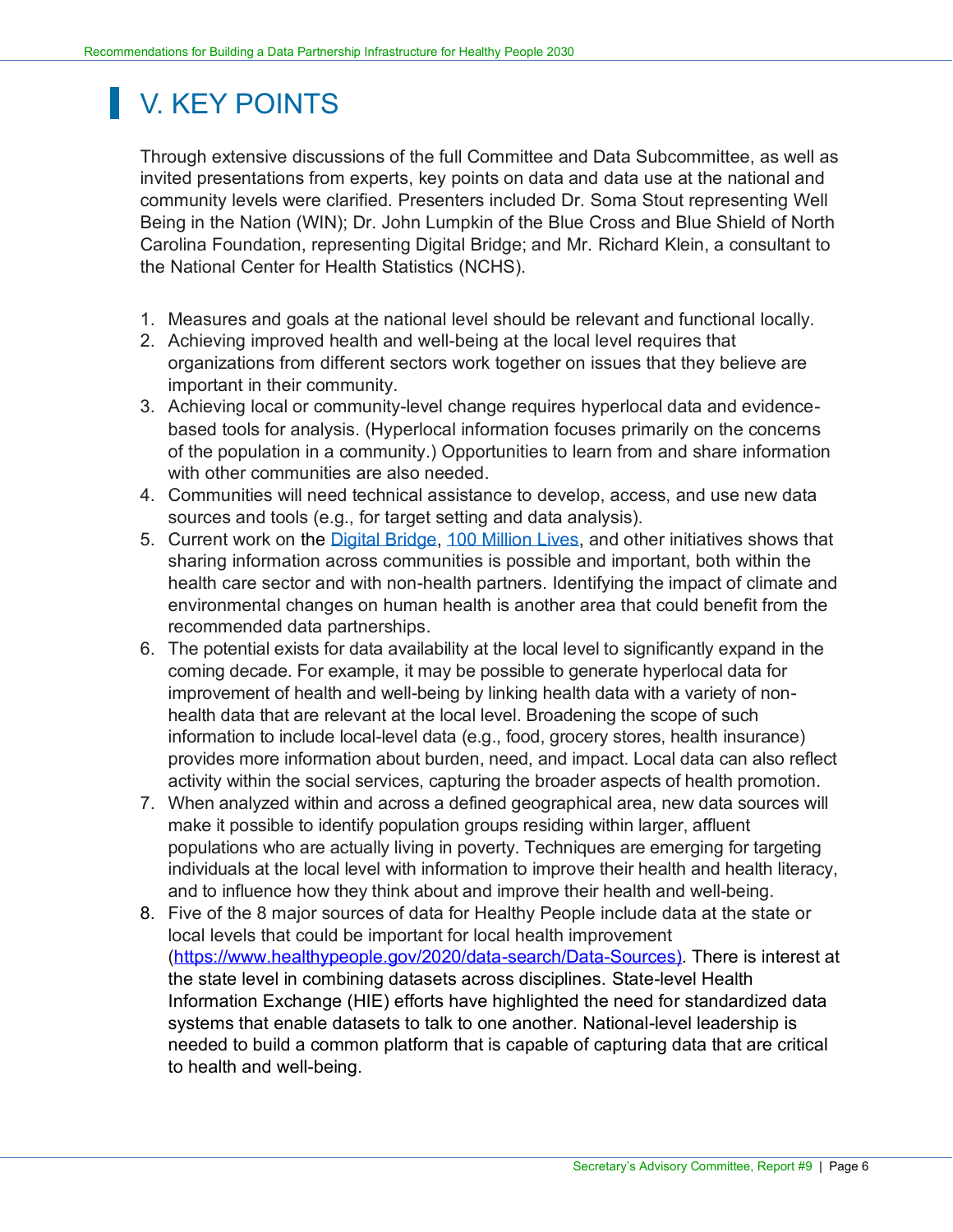- 9. State-based data sources exist (similar to the Behavioral Risk Factor Surveillance System) that could be tested or adjusted for comparability to national sources and used to enhance data at the local level.
- 10. Data from administrative sources (e.g., USALEEP project, Medicare, Medicaid, housing, air quality) are being made available. Such data could be used to create hyperlocal data, especially for subpopulations.
- 11. Hyperlocal data (i.e., data focused primarily on the concerns of the population in a community) could be enhanced by partnering with projects that focus on subnational data, such as the California Health Interview Survey.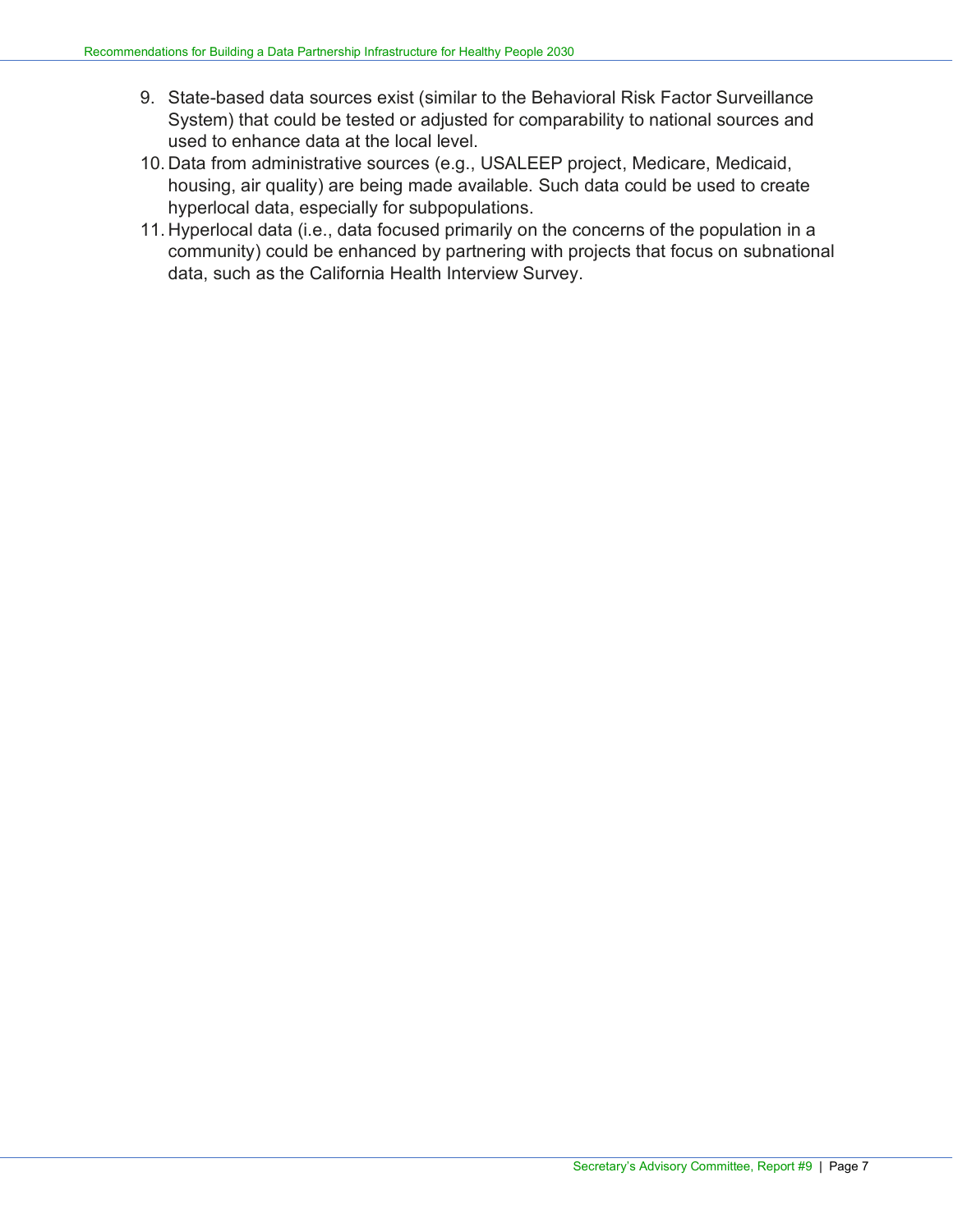## <span id="page-9-0"></span>VI. CHALLENGES AND OPPORTUNITIES

As noted in the previous section, the full Committee and the Data Subcommittee have discussed the broad scope of data needs for Healthy People 2030. Data sources and forms of information (e.g., electronic health records and information gleaned from social media) are rapidly expanding. To meet the goals of Healthy People, data efforts are needed at the national, tribal, state, territorial, and local levels, and with subpopulations. More than health data alone are needed to promote the health and well-being of all people, address determinants of health and health equity, and monitor social, physical, and economic environments. Climate and environmental changes are increasingly impacting health and represent health determinants that would benefit greatly from the sharing of data and analytics. Achieving health and well-being is a shared responsibility that is distributed across levels and sectors. All of these factors, and others, form complex systems ("interdependent relationships") and would benefit from the application of complex systems science. (See Complex Systems Science and Modeling Issue Brief, Secretary's Advisory Committee on Healthy People 2030,

[https://www.healthypeople.gov/sites/default/files/HP2030\\_Committee-Combined-](https://www.healthypeople.gov/sites/default/files/HP2030_Committee-Combined-Issue%20Briefs_2019-508c.pdf)Issue%20Briefs\_2019-508c.pdf).

A Data Partnership Network would be just one element in the much broader data strategy movement that is underway. For example, the federal government has drafted a Federal Data Strategy Action Plan. The mission of the Federal Data Strategy is to maximize the value of federal data for mission, service, and the public good by guiding the federal government in practicing ethical governance, conscious design, and a learning culture. (See [https://strategy.data.gov/.](https://strategy.data.gov/)) There is also a need to compare health and well-being and health interventions on an international scale. The Data Partnership Network concept is proposed as a step to support Healthy People in meeting these data challenges and opportunities.

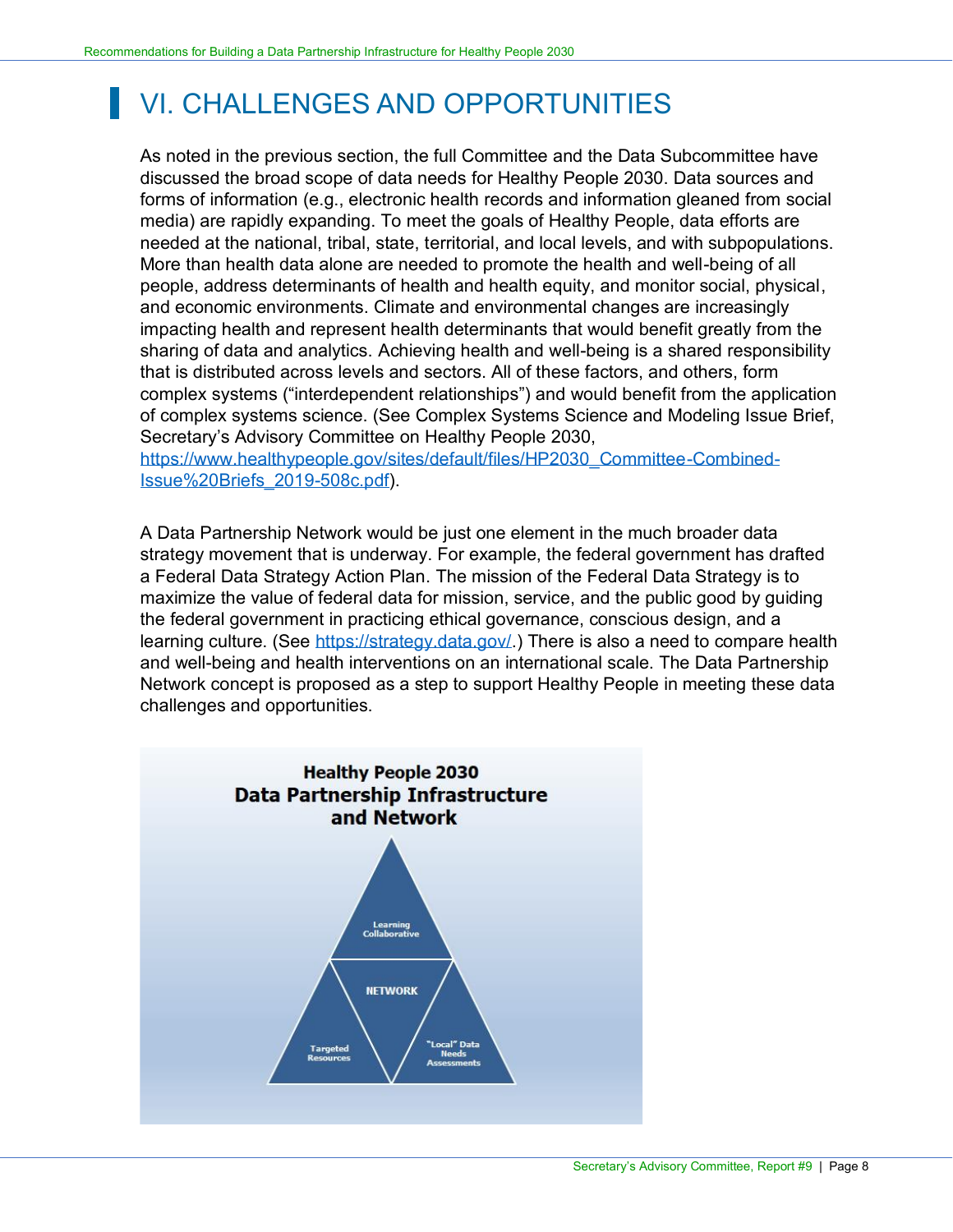### <span id="page-10-0"></span>VII. RECOMMENDATIONS

The figure above depicts the relationship between key elements of these recommendations. The Data Partnership Infrastructure and Network are supported by resources targeted for the data aspects of Healthy People, including the Data Partnership Network, and focus on collecting and analyzing local data. The Learning Collaborative will serve as an informational feedback loop from the implementation of Healthy People to leadership at all levels and back to the field.

It has been understood from the beginning of the Healthy People initiative that efforts at the tribal, state, territorial, and local levels are essential to national progress. Although high-quality national data remain the centerpiece of the initiative, access to and use of hyperlocal data specific to these levels are not readily available. Expertise in data standards, design, and analysis at these levels is essential but limited. Each decade, HHS entities, the Office of Disease Prevention and Health Promotion (ODPHP), and NCHS play key roles in documenting, analyzing, and reporting on data findings for objective targets. In the past, these federal entities have provided enhanced, dataspecific technical assistance and collaborations to state and consortium partners. This is particularly important, since demands for and the availability of health-related data have increased exponentially at these levels. For example:

- The ACA stimulated nonprofit hospitals to conduct periodic community health needs assessments as a way to maintain their status.
- Voluntary public health accreditation of health departments, launched in 2011 as part of the National Public Health Improvement Initiative, also contributed to an emphasis on data quality use and improvement.
- Changes in health care reform, particularly the shift from volume- to value-based care and the "triple aim," have further emphasized the need for high-quality data to assess population health outcomes as well as patient satisfaction and costs of care.
- State health insurance exchanges, which have faced some challenges, offer one example of how the proposed data partnerships could help to address such issues in the future. That is, the data partnerships can provide a forum in which facilitating factors such as interoperability, consistency, and communication can be developed and tested among key partners.
- National health reports, such as County Health Rankings and Roadmaps (CHRR) and America's Health Rankings, have emerged. With its health data, CHRR provides state and local-level data and enables comparisons among geographic units based on data from multiple sectors, including health.

These data demands and related activities do not directly align with Healthy People objectives, but they could enhance data contributions and support for Healthy People.

Multiple efforts are creating new opportunities to assess health and well-being. Innovations in data relevant to health and well-being are revealing the potential to use a broad range of data sources to assess population health and well-being. These efforts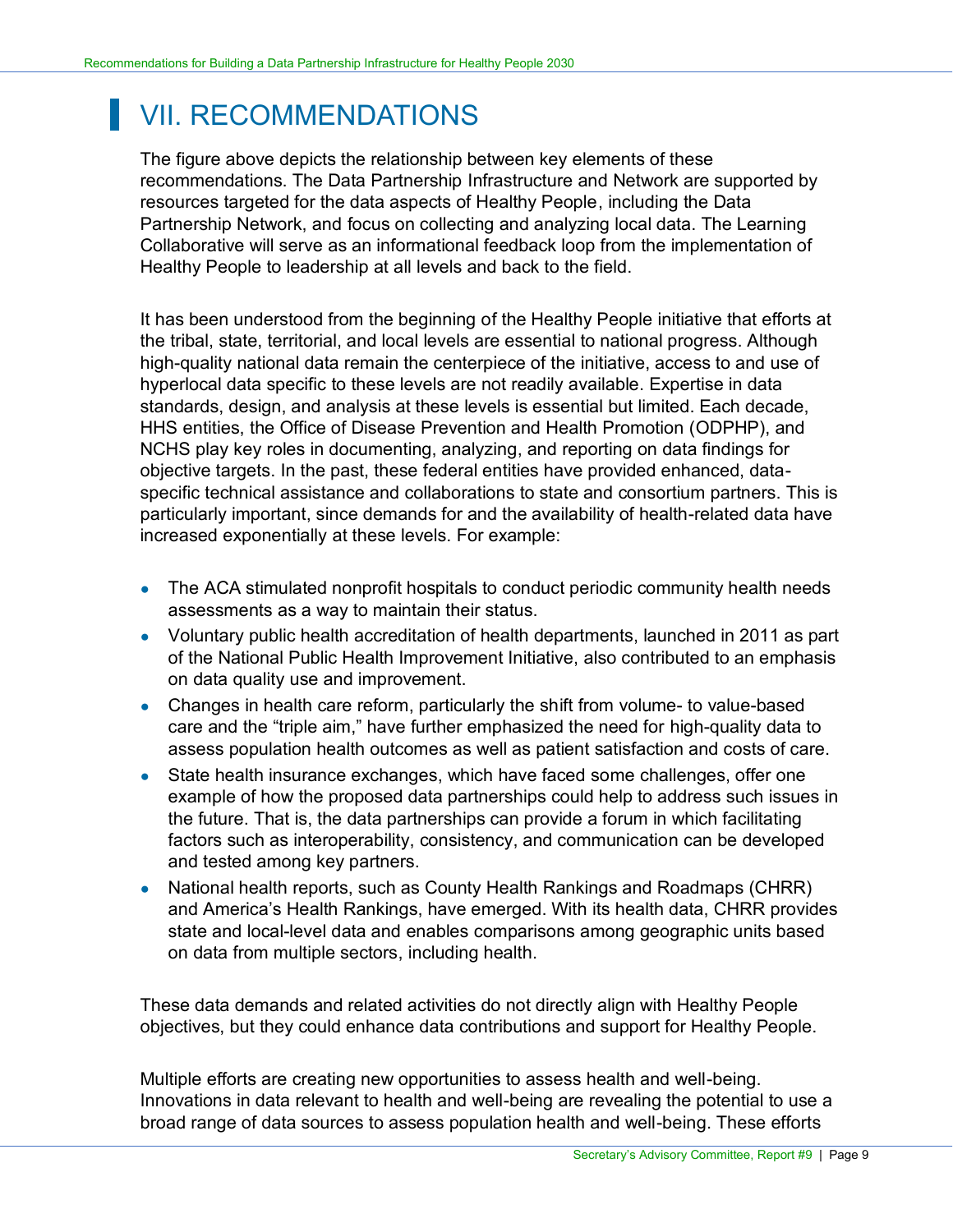could inform new platforms for national surveillance systems and future ways to monitor national progress.

**Recommendation 1: Increase resources to HHS entities ODPHP and NCHS to provide guidance to tribal, state, territorial, and community stakeholders.**

Examples include:

- Establishing data baselines needed for high-priority developmental and research objectives
- Increasing resources to enhance sampling of existing national surveys, or of statebased surveys coordinated nationally to include data for targeted population groups
- Designing data standards and surveys that can be applied at these levels

This first recommendation is aimed at enhancing data at all levels to enable each level to assess how the Healthy People objectives can be most effectively addressed, and progress evaluated.

#### **Recommendation 2: Establish a data guidance group to identify major tribal, state, territorial, and local data needs.**

To identify and refine the Healthy People initiative's identification and understanding of needs at the national, tribal, state, territorial, and local levels for data and analysis tools, information must be drawn from these levels. Several insights from the previous section of this report refer to these needs. This second recommendation proposes a mechanism for identifying such needs.

#### **Recommendation 3: Establish a Data Partnership Network and an associated infrastructure to enable those developing and analyzing data at all levels to share data and expertise in support of Healthy People 2030.**

This third recommendation is most central to this report. It proposes to create a network of partnerships (**a Data Partnership Network**) that aligns existing and growing population health efforts with those pertaining to Healthy People objectives. The Data Partnership Network, as a collective, permits and facilitates sharing of new approaches to enhance the role of data for Healthy People. In Appendix B, the Committee suggests the following 6 steps to develop the network:

- (a) Refine the network concept: convene a Data Partnership Network Development Group.
- (b) Suggest Data Partnership Network members.
- (c) Consider key criteria and operating principles for developing a Data Partnership Network.
- (d) Review examples of data-related partnerships.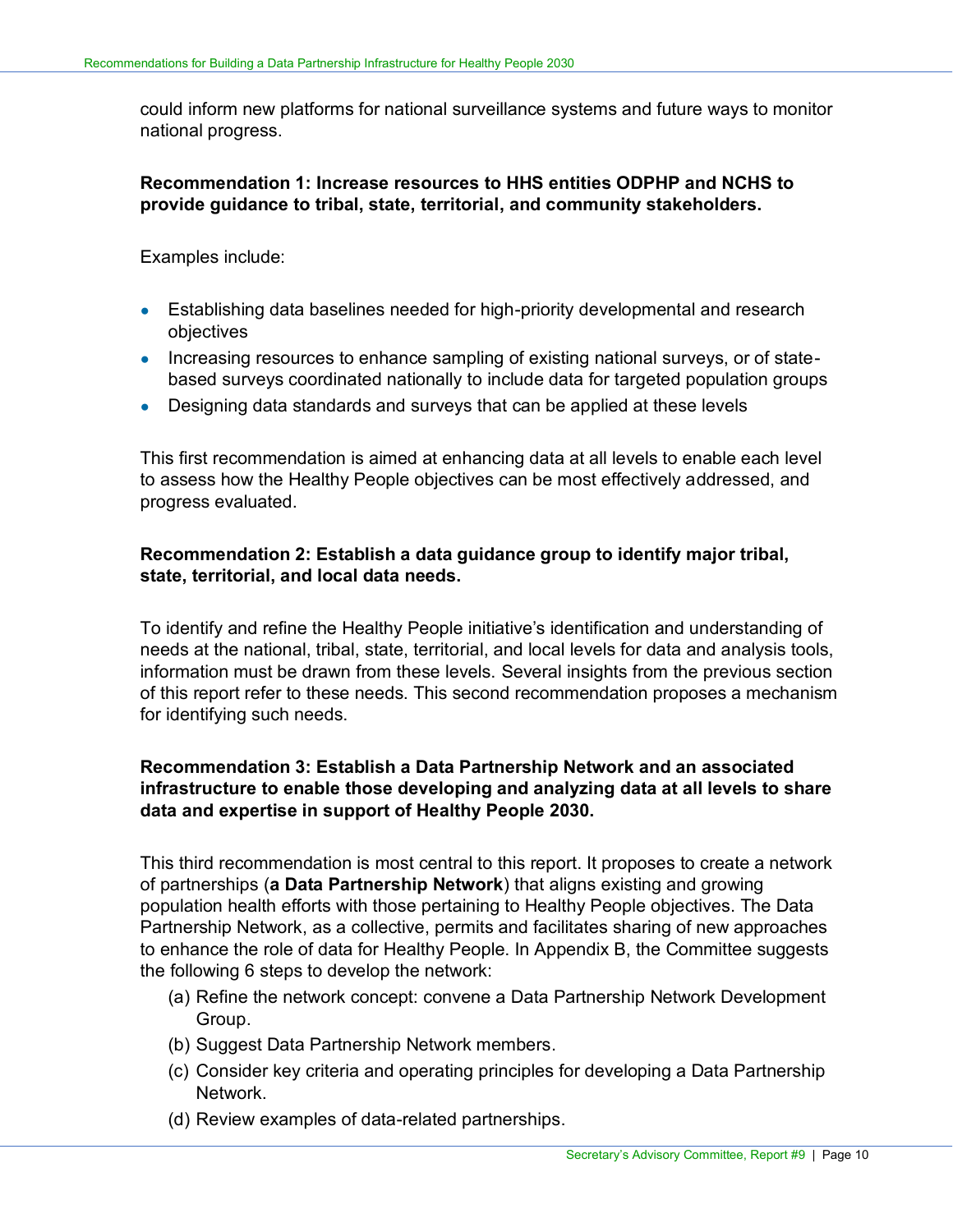- (e) Consider additional examples focused on data entities, health data organizations, and applications that are similar to Healthy People.
- (f) Establish a funding mechanism to ensure that this effort is adequately resourced.

#### **Recommendation 4: Create a Healthy People Data Partnership Learning Collaborative**

- Innovations in data for health and well-being are revealing the potential to use health care administrative data and electronic health records to estimate population health needs (e.g., Digital Bridge) for public health and private health systems.
- This recommendation would ensure that Healthy People stakeholders are at the forefront of these data explorations so they can take early action to adopt and adapt use models as appropriate.
- It is especially important that academics be an integral part of the Collaborative. This can ensure that new results from research are transmitted to the field and included in curricula, and that issues raised in the process of applying Healthy People are considered for research.
- Health information exchanges, insurance companies, and others are investing in ways to manage health and social service data, and are providing real-time feedback (e.g., to providers and health care system administrators).
- Targeted and strategic work is underway to enhance measures of well-being (e.g., 100 Million Healthier Lives), which is relevant to the Healthy People 2030 framework.

The Committee's final recommendation aims to provide a feedback loop from the Data Partnership Network to Healthy People leadership and to the network members.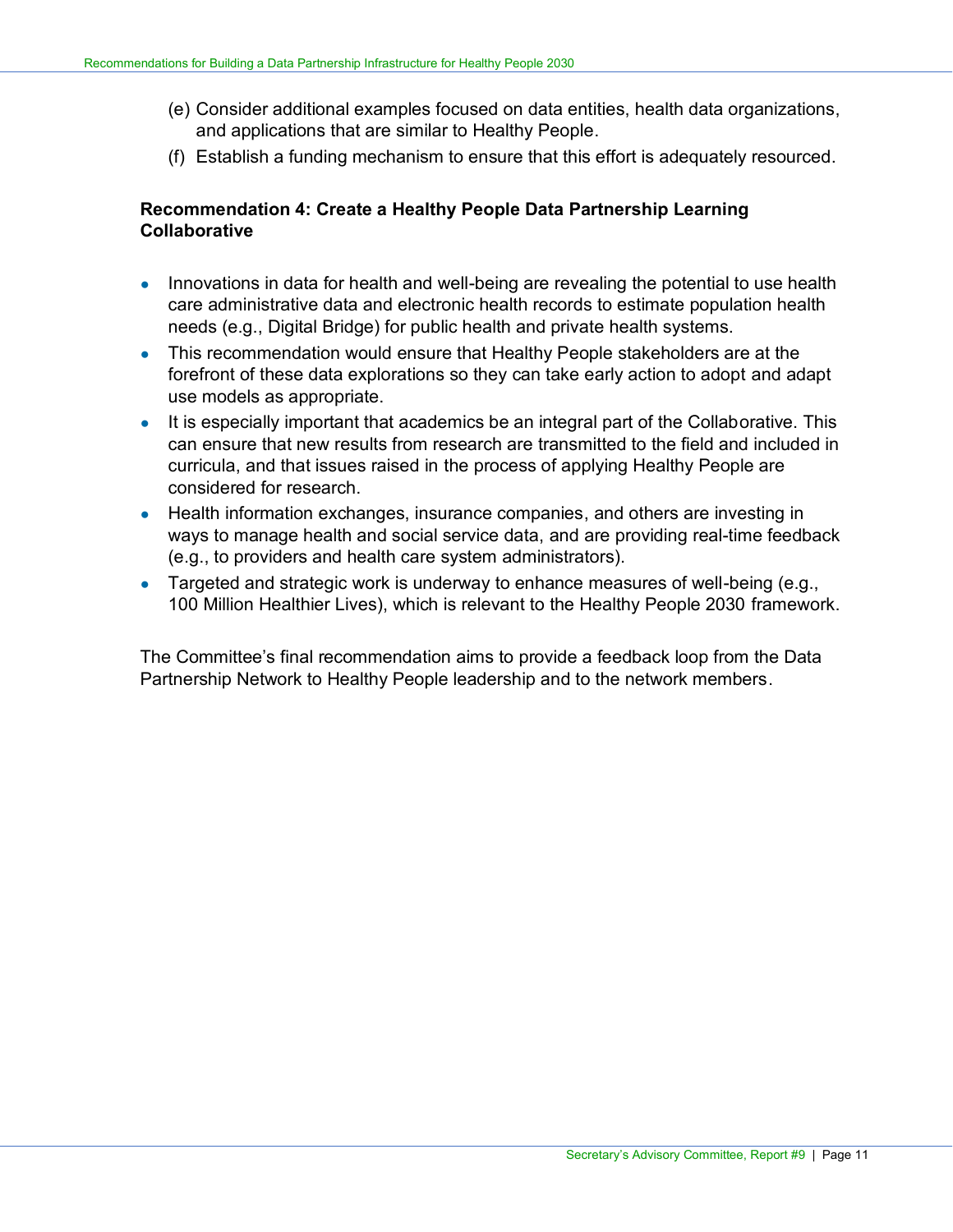### <span id="page-13-0"></span>APPENDIX A. HEALTHY PEOPLE 2030 DATA GRAPHIC

**Purpose:** This graphic shows relative influence and relationships between data and the activities and components of the Healthy People program.

The influence diagram highlights the following relationships:

- Healthy People 2030's **Mission, Vision, and Guiding Principles** have been used to develop Healthy People 2030's **Goals and Objectives**.
- These, in turn, lead **to Data Collection** for the Healthy People objectives. The collected data are represented by **Data**. **Data collection** takes place according to **Data Standards** linked in turn to data sources and the Healthy People data repository.
- **Goals and Objectives** drive the formulation of the **Summary Measures**, which in turn are a component of progress assessment (**Assess Progress**), which leads to the **Reporting** of progress.
- **Reporting** drives the development of Programs, Policies, and Practices which, in turn, report on their activities (**Reporting**).
- **Analytics** are used to **Assess Progress** and develop **Data-Driven Statements to Guide Action**, leading to summary statements of **Impact**.
- **Community Programs and Use** represents actions in the community to meet the objectives from which **Progress is Assessed, and results reported**. **Local Data Sources** are used by the community programs to formulate strategies and assess progress.
- **National Data Partnerships** can drive **New/Alternative Data Sources** and the development of Local Data Sources. Extensive communication between these data sources and Healthy People's data repository (**Data**) stimulate the development of new sources and ensure data quality.

#### **Brief Descriptions of the Boxes**

- **Assess Progress:** The process of using data to assess progress toward the objectives' targets
- **Analytics** (also termed *Analysis*): Linking analysis of the data to interventions to evaluate progress or develop intervention plans to meet the objectives
- **Community Programs and Use:** Communities using interventions, data, and analysis to meet the objectives
- **Data:** The database holding data on the objectives—currently DATA2020. A possible expansion of this database would hold information on proven interventions for each objective
- **Data Collection:** The process of collecting data on the objectives
- **Data-Driven Statements to Guide Action:** Intervention programs based on current progress
- **Data Standards:** The data quality criteria that data sources tracking the objectives must meet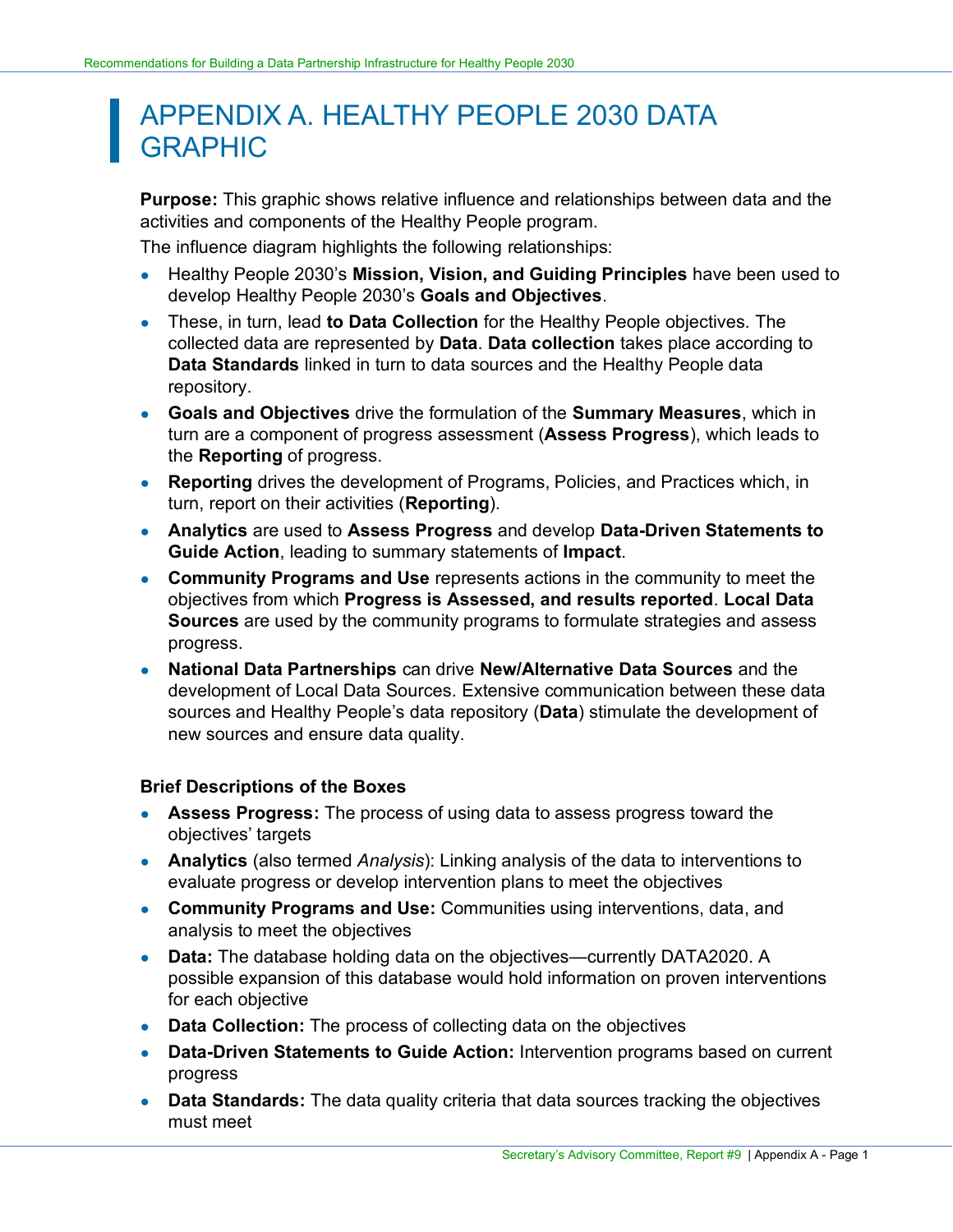- **Goals and Objectives:** The Healthy People 2030 goals and objectives
- **Impact [Statements]:** Statements assessing the impact achieved by the objectives
- **Local Data Sources:** Data sources specific to a locale and/or target group
- **Mission, Vision, and Guiding Principles:** The driving forces in developing and prioritizing the objectives and interventions
- **National Data Partnerships:** Links with organizations and stakeholders to develop new/expanded data sources
- **New/Alternative Data Sources:** Development of new data sources to provide more information, especially at the state and local levels
- **Programs, Policies, and Practices:** Activities aimed at meeting the objectives
- **Reporting:** The primary analysis of progress toward the objectives
- **Summary Measures:** The measures assessing progress in health and well-being for the United States as a whole

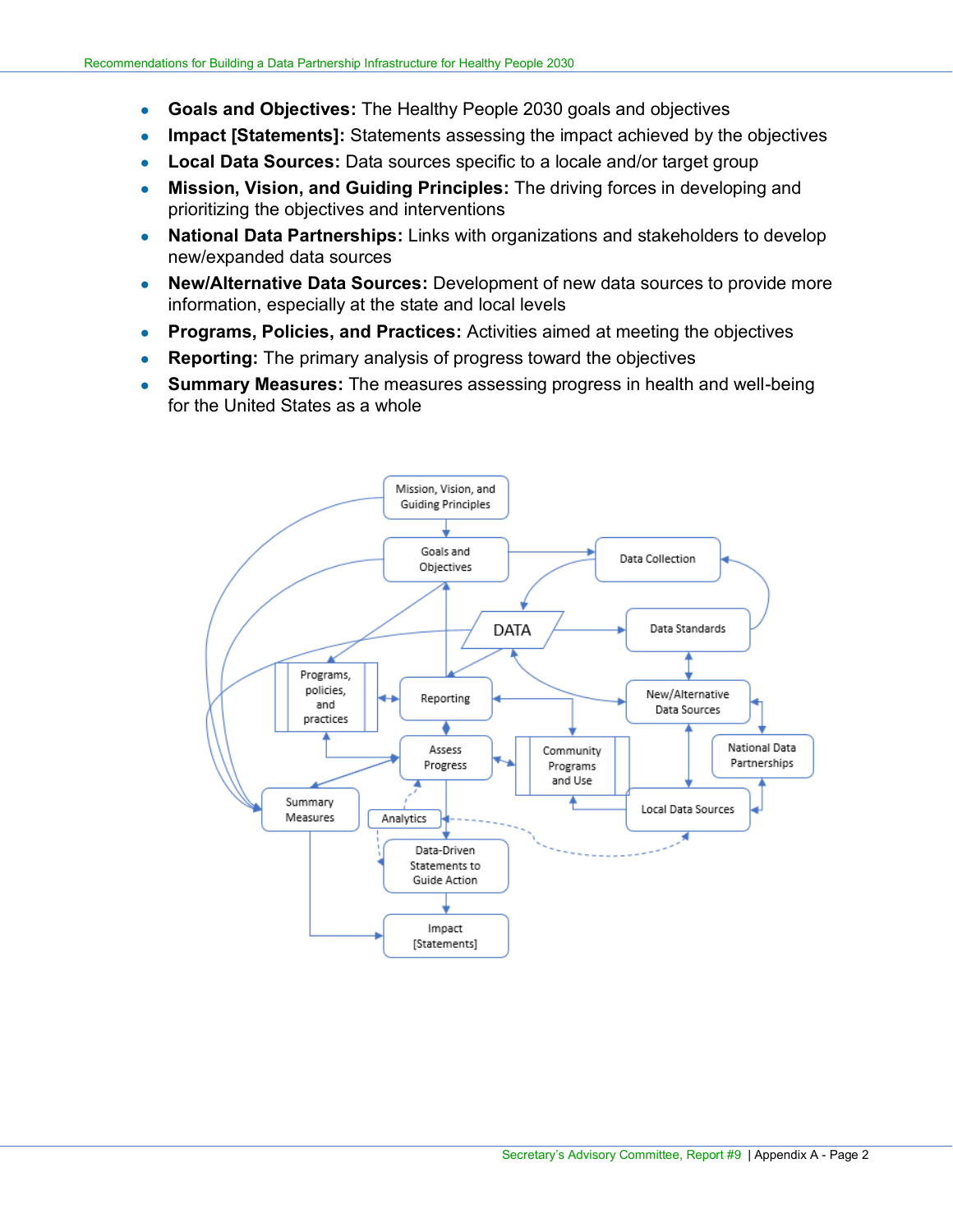### <span id="page-15-0"></span>APPENDIX B. CONSIDERATIONS AND SUGGESTIONS FOR CREATING A DATA PARTNERSHIP INFRASTRUCTURE AND NETWORK

#### **a. Refine the Network Concept: Convene a Partnership Network Development Group**

A suggested first step in implementing the Data Partnership Network is to learn from others who have created successful, large-scale, federated networks of data using shared common data models (e.g., Health Care Systems Research Network's [HCSRN] Virtual Data Warehouse [VDW], PCORnet<sup>®</sup>, National Cancer Institute-funded datasets in cancer, surveillance).

A parallel step would be to bring together entities that could contribute to national, tribal, state, territorial, and local efforts and progress to meet a subset of objectives (e.g., the Leading Health Indicators, or LHIs). Such groups can inform one another. A benefit of using the LHIs is that they would optimize the value of content and data to Healthy People.

The gathering of network representatives would include selected Healthy People users, including those who are responsible for implementing Healthy People and those whose resources could be important to the initiative. Participants should come to the table with an awareness of data and information issues. They would be asked to comment on issues such as the merit of the Data Partnership Infrastructure concept, proposed roles for partners in the network, support required to launch and maintain the network, and outcome measures for success.

#### **b. Suggested Groupings of Data Partnership Network Members**

One "input" to the meeting would be an outline of the Committee's data recommendations. Ethics and privacy issues should be kept front and center, and an ethicist should be invited to attend the gathering to represent these issues. Organizations relevant to the upstream determinants of health, such as the Department of Housing and Urban Development (HUD) or the Department of Justice, should also be invited. Social media groups should be invited if the Data Partnership Network is considering mining social media data. Other key stakeholders representing a wide variety of interests and expertise should also be considered.

Examples of entities that could serve as members of the Data Partnership Network:

#### **Government or government related**

- Centers for Disease Control and Prevention (CDC)
- HHS Data Council (city, state)
- National Center for Health Statistics (NCHS)
- National Committee on Vital Health Statistics (NCVHS)
- Patient-Centered Outcomes Research Institute (PCORI)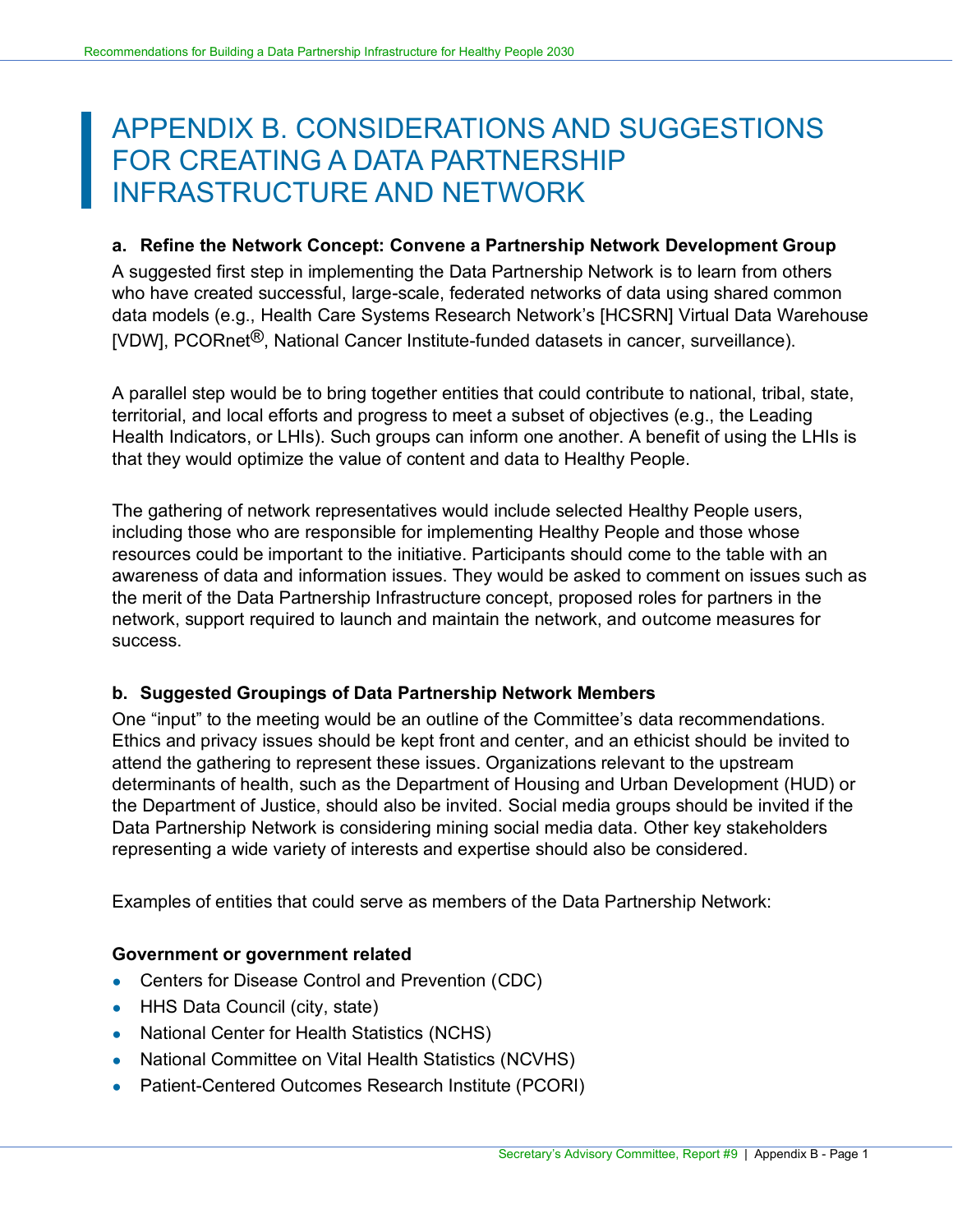• San Diego County Health Department as well as other state and county health departments

#### **Research and development and data dissemination organizations**

- 100 Million Healthier Lives
- AcademyHealth
- America's Health Rankings
- Association of Schools of Public Health
- City Health Dashboard
- County Health Rankings
- Digital Bridge
- **•** Electronic Health Records Developers
- Foundations including Robert Wood Johnson (RWJ), Kresge, Arnold, MacArthur, de Beaumont, etc.
- Google/Verily
- Health Care Systems Research Network (HCSRN)
- Health schools (e.g., public health, medical, nursing), business schools, data science
- Health Enhancement Research Organization (HERO)
- IBM Watson
- Leading researchers
- National Interoperability Collaborative
- Qualified entities who get data from the Centers for Medicare and Medicaid Services (CMS) (e.g., Clarify Health)
- Data scientists who focus on data analysis and visualization
- Survey research organizations
- WIN measurement framework

#### **c. Key Criteria and Operating Principles to Consider in Developing a Data Partnership Network**

The following discussion points are meant to inform discussions of the Data Subcommittee and the full Committee about the structure of the Data Partnership Network.

#### BROAD GOVERNANCE DECISIONS

- Data ownership, governance, and reporting
- Resources and sustainability
- Scope and magnitude of measures
- Feasibility of launching such entities
- Engagement of an expanded range of stakeholders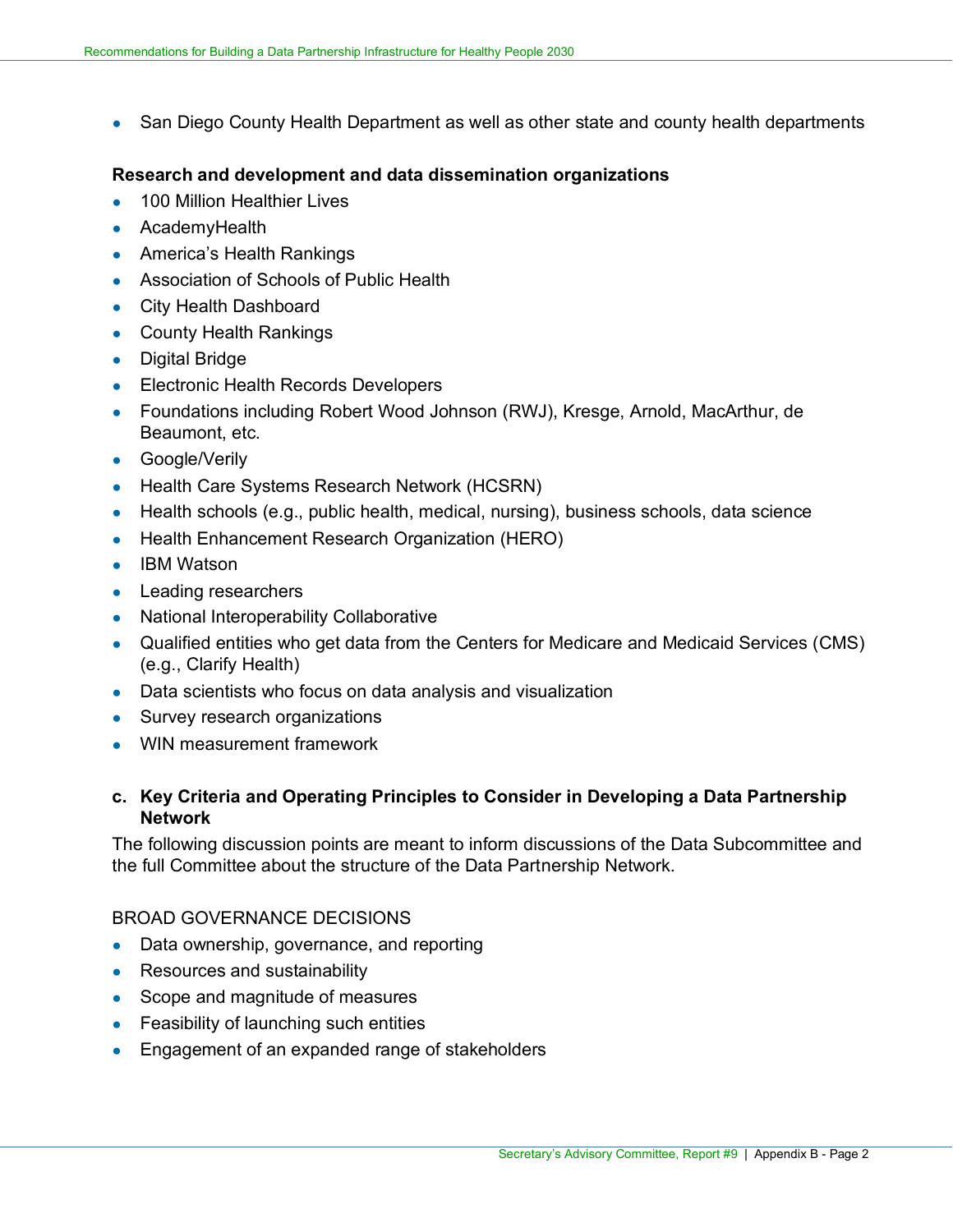#### PURPOSE OF THE DATA PARTNERSHIP NETWORK

- Support high-quality data collection and analyses and timely reporting from the tribal, state, territorial, and local levels and communication to the national level.
- Contribute to the national data needs.
- Support local implementation efforts through relevant data.
- Set standards (such as standard worksheets) to support these functions.
- Identify priority topics for data linkages that cross sectors.
- Develop and test new data sources, analytic methods, and reports as needed.

#### ELIGIBILITY CRITERIA TO BECOME A DATA PARTNERSHIP NETWORK MEMBER

- Demonstrated skills and abilities: experience with or capacity for surveys, programs, and/or data methods and data quality
- Exhibit dedicated focus on Healthy People initiatives
- Be accessible to a range of data users
- Have a plan for maintaining the development and operation of the network over the 2020– 30 decade

#### SUSTAINABILITY PLAN

• A plan should be developed to ensure continued operation of the network over the 2020–30 decade.

ORGANIZATIONAL STRUCTURE OPTIONS FOR THE DATA PARTNERSHIP NETWORK

- Federal partnerships or "national data" partnerships?
- Freestanding, hybrid, or extensions of federal activities or organizations (for example, NCHS)?
- Public, private, nonprofit, or a mix?
- Could a National Data Partnership focus on a defined topic or a set of topics, or could it cover a given scope of measures across multiple topics?
- Should collaborations be an integral part of the network (e.g., an Association of State and Territorial Health Officials [ASTHO]/National Association of County and City Health Officials [NACCHO]/NCHS collaboration), as well as new partners such as Apple, Microsoft, EPIC, or others?

#### CONSIDERATIONS FOR LAUNCHING AND TESTING THE FEASIBILITY OF A DATA PARTNERSHIP NETWORK

- Begin development of the network by selecting 1 or 2 high-priority use cases to explore alternative structures for a collaborative network (for example, a focus on objectives and data related to the opioid epidemic). Other Healthy People 2030 objectives and associated data can then be added to grow the network based on experience and subsequent evaluation.
- Develop a "blueprint" that would include criteria for approving partner organizations.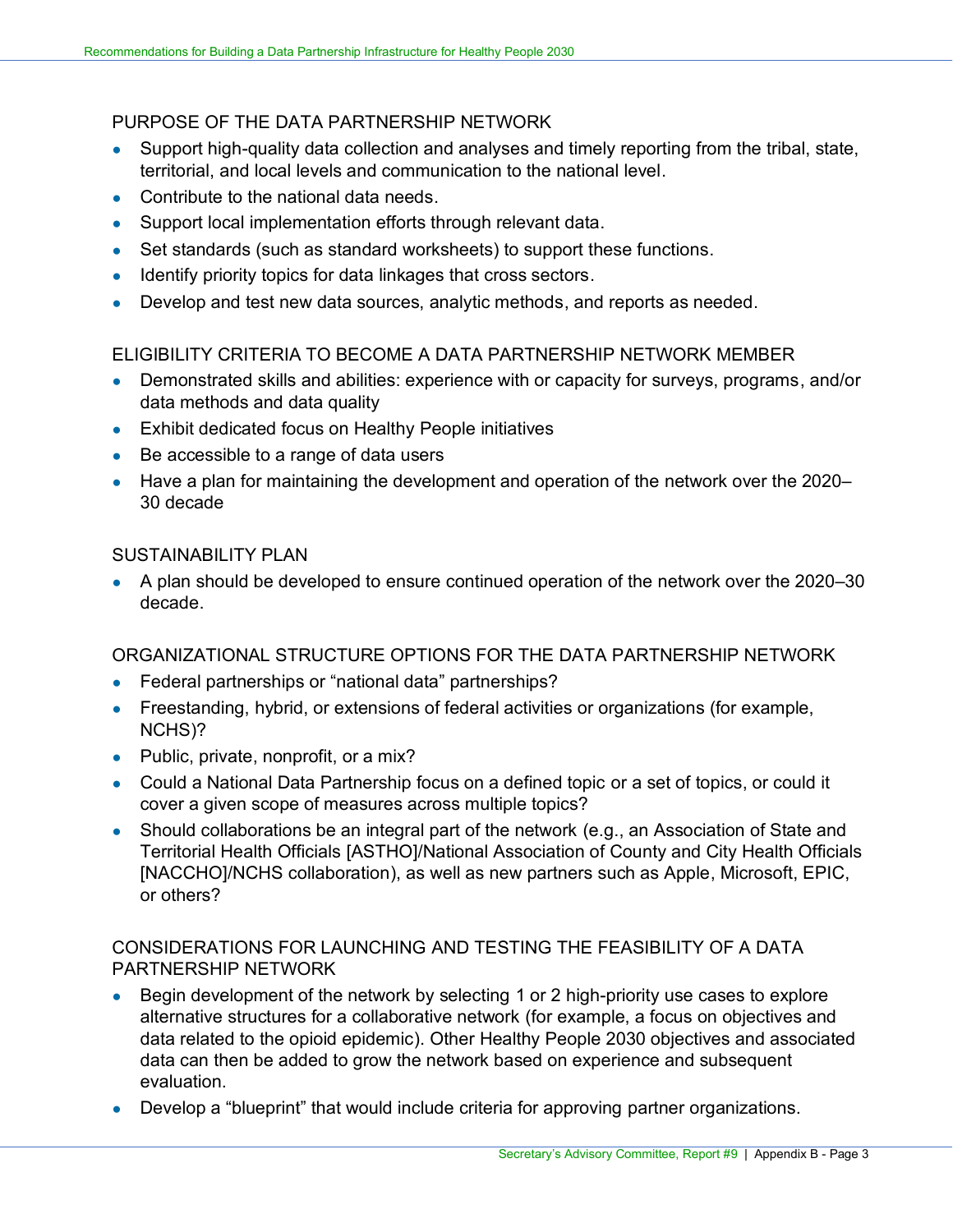• Entities that meet these criteria could receive "Healthy People Data Infrastructure Partner" certification, providing the entity with Healthy People branding (i.e., a stamp of approval). The creation of such entities could enable NCHS to provide technical assistance, oversight, and support for maintaining the partner "brand" and contributions. This would expand the leadership reach and support that NCHS can provide.

#### **d. Examples of Data-Related Partnerships**

These examples are included to inform discussion and further define the concept of a Data Partnership Network and ensure a "line of sight" between the National Data Partnerships and Healthy People 2030 objectives and associated metrics.

- NCHS model partnerships:
	- o National Death Index: States own the data, and NCHS contracts with states for specifics (plans for similar model for birth data)
	- o Interagency Agreement between HUD and NCHS
	- o Linkage between NCHS and Social Security data
	- o USALEEP project: Neighborhood Life Expectancy Project (Obtain input from Paul Sutton, Department of Veterans Services, [https://www.cdc.gov/nchs/nvss/usaleep/usaleep.html\)](https://www.cdc.gov/nchs/nvss/usaleep/usaleep.html)
	- o Federal Statistical Research Data Centers [\(https://www.census.gov/fsrdc\)](https://www.census.gov/fsrdc):
		- Consider potential for using and building upon these centers.
		- Question: Can the centers be used to catalyze communities of data users and stimulate formation of National Data Partnerships?
- Partnerships between federal statistical agencies and leading research institutions
- Secure facilities that provide authorized access to restricted-use microdata for statistical purposes
- Federal partners: [https://www.census.gov/about/adrm/fsrdc/federal\\_partners.html](https://www.census.gov/about/adrm/fsrdc/federal_partners.html)
- 29 research data centers: <https://www.census.gov/about/adrm/fsrdc/locations.html>
- State models: California (California Health Interview Survey [HIS])—UCLA Center for Health Policy Research and UCLA Fielding School of Public Health: <http://healthpolicy.ucla.edu/chis/Pages/default.aspx>
- Aetna and American Public Health Association (APHA): [https://www.apha.org/news-and](https://www.apha.org/news-and-media/news-releases/apha-news-releases/2016/healthy-community-50)[media/news-releases/apha-news-releases/2016/healthy-community-50](https://www.apha.org/news-and-media/news-releases/apha-news-releases/2016/healthy-community-50)
- Foodborne Diseases Active Surveillance Network (FoodNet): CDC, 10 state health departments, U.S. Food and Drug Administration (FDA), United States Department of Agriculture (USDA): <https://www.cdc.gov/foodnet/about.html>
- CDC Foundation, CDC (National Council of Certified Dementia Practitioners [NCCDP]), and RWJF—500 Cities Project: [https://www.rwjf.org/en/library/articles-and-news/2017/03/cdc](https://www.rwjf.org/en/library/articles-and-news/2017/03/cdc-foundation-and-robert-wood-johnson-foundation-to-launch-500-.html)[foundation-and-robert-wood-johnson-foundation-to-launch-500-.html](https://www.rwjf.org/en/library/articles-and-news/2017/03/cdc-foundation-and-robert-wood-johnson-foundation-to-launch-500-.html)
- HCSRN: The VDW as the example of a shared common data model among health systems across the nation [\(http://www.hcsrn.org/en/Tools%20&%20Materials/VDW/\)](http://www.hcsrn.org/en/Tools%20&%20Materials/VDW/)
- North American Association of Central Cancer Registries (NAACCR): An example of data collected, housed, and owned at the local (state) level according to required national